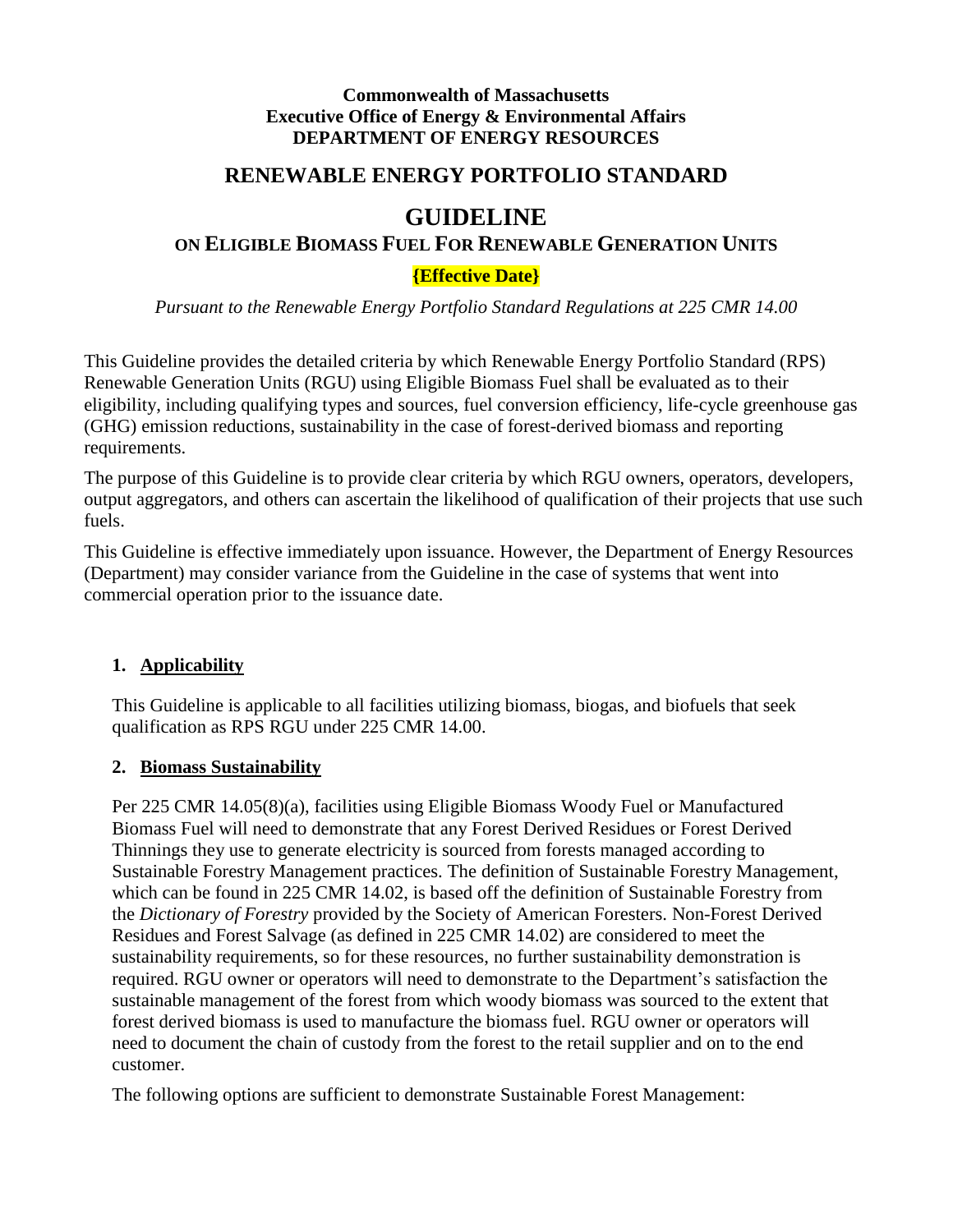#### **A) Licensed Forester Attestation**

The licensed forester attests that all the lands from where Eligible Biomass Woody Fuel was sourced were covered by a cutting plan that adhered to best management practices, and implemented the operational guidelines for biomass retention and harvesting within the publication titled Biomass Harvesting and Retention Guidelines for the Northeast (Forest Guild, 2010). For forests located in the Commonwealth of Massachusetts these requirements shall be met through a Commonwealth of Massachusetts Department of Conservation and Recreation (DCR) cutting plan pursuant to 304 CMR 11.00, under the long term management option, and include a signature from a state forester attesting to compliance of the requirements. For forests located outside of the Commonwealth of Massachusetts, these requirements can be met by a cutting plan with a signature of a licensed forester attesting that the cutting plan adhered to Sustainable Forest Management (225 CMR 14.02), adhered to the best management practices (either voluntary or regulatory) of the host state, and implemented operational guidelines for biomass retention and harvesting within the publication titled Biomass Harvesting and Retention Guidelines for the Northeast (Forest Guild, 2010).

Chain of custody is documented through bills of lading. Eligible Biomass Woody Fuel and Manufactured Biomass Fuel must be reported on a consignment basis to ensure sufficient disaggregation of sustainability data. Each consignment should constitute the same characteristics in terms of feedstock types, biomass form, and geographical origin.

#### **B) Independent Certification**

The Department recognizes independent third-party certification programs as meeting the sustainability requirements for Eligible Biomass Woody Fuel land. At time of writing, these are the Forest Stewardship Council (FSC) and Program for the Endorsement of Forest Certification (PEFC), which includes the Sustainable Forestry Initiative (SFI) and American Tree Farm System (ATFS). The Department will continue benchmarking other independent certification programs and may update this Guideline as necessary.

To demonstrate that supplied Eligible Biomass Woody Fuel qualifies for one of the approved programs, the raw material needs to be supplied with a valid claim under that approved program (i.e. it must be certified against that program). Valid claim means that the claim covers the product delivered, the expiration date has not passed and it is issued to the supplier making the claim. A supplier cannot supply raw material or fuel as certified by one of the approved programs if the material or fuel is not itself certified to that program. The raw material or fuel must be covered under the scope of the supplier's certification.

The independent certification method to verify sustainability requirements is only available to Eligible Biomass Woody Fuel that is harvested from outside of the Commonwealth of Massachusetts.

For the purpose of this program, a licensed forester is considered someone who is certified by the Society of American Foresters or has a valid forestry license issued by the Commonwealth of Massachusetts, or other comparable government entity.

### **3. Verification**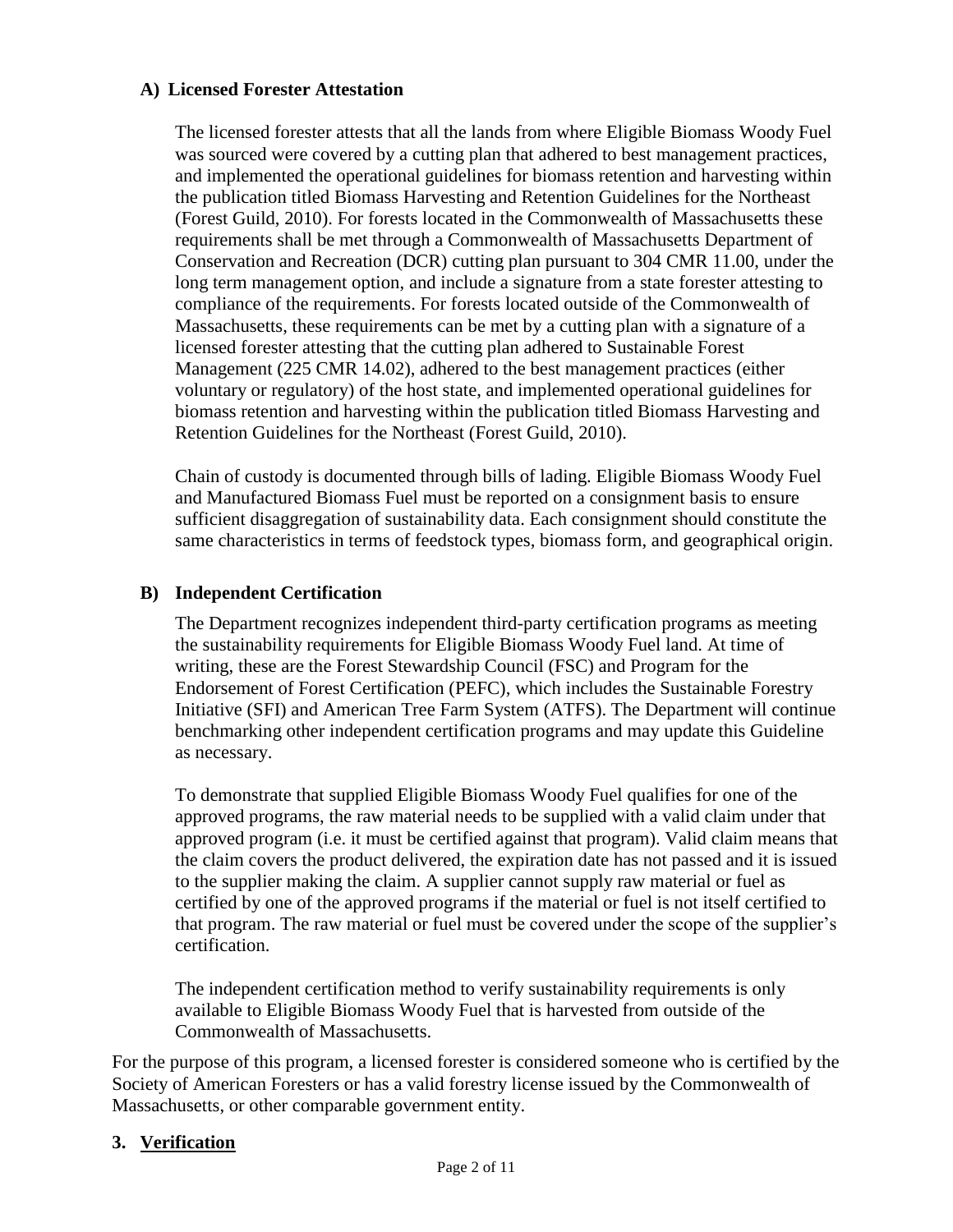As established in 225 CMR 14.05(8)(d), qualified RPS RGUs using Eligible Biomass Woody Fuel or Manufactured Biomass Fuels are required to document ownership of the Biomass Fuel Certificate through the Massachusetts Biomass Registry. Biomass Fuel Certificates must show that only eligible fuel was used in the RGU to generate electricity. Records used to support the data entered into the Massachusetts Biomass Registry must clearly state the following elements and can consist of invoices, delivery notes, or any other documentation provided by the fuel supplier. The records must be kept for a period of at least five (5) years.

- A) Supplier of the fuel
- B) Source of the fuel
- C) Amount of fuel delivered
- D) Date of delivery

The independent verifier for RGUs using Eligible Woody Biomass or Manufactured Biomass Fuel will perform spot checks to verify the use of eligible fuel.

### **4. Greenhouse Gas Reduction**

As established in 225 CMR 14.05(1)(a)7.d., all qualified RGUs using Eligible Biogas Fuel, Eligible Biomass Woody Fuel, Eligible Liquid Biofuel or Manufactured Biomass Fuel shall reduce life-cycle greenhouse gas emissions by at least 50% over 30 years and if the greenhouse gas emission reductions are not achieved, the RGU will be subject to the provisions in 225 CMR 14.05(8)(e). The details per calculating this reduction are below.

### **A) Renewable Generation Units Using Eligible Biomass Woody Fuel or Manufactured Biomass Fuel**

All RGUs that use an Eligible Biomass Woody Fuel or Manufactured Biomass Fuel must verify the greenhouse gas emissions reductions by utilizing the *Guideline on Overall Efficiency and Greenhouse Gas Analysis*. The analysis must be submitted with the Statement of Qualification and on a quarterly basis through the Biomass Fuel Report.

### **B) Renewable Generation Units Using Eligible Liquid Biofuel and Bio-oil**

All RGUs that use Eligible Liquid Biofuel and bio-oil are required to meet the standards for advanced biofuels under the Federal Renewable Fuel Standard (RFS) program, which requires a 50% reduction in lifecycle GHG emissions, compared to number 2 fuel oil. Because of this provision, all Eligible Liquid Biofuel and bio-oil is considered to have met the 50% reduction in GHG emissions and is not required to provide additional analysis, unless requested by the Department.

### **C) Renewable Generation Units Using Eligible Biogas Fuel**

The analysis for the reduction of GHG for RGUs using Eligible Biogas Fuel will be conducted on a case by case basis.

# **5. System Performance**

As established in 225 CMR 14.05(1)(a)7.c., all qualified RGUs using Eligible Biomass Woody Fuels or Manufactured Biomass Fuel must achieve an overall efficiency of at least 50% on a quarterly basis. The process to document and report the overall efficiency is described in the Department's *Guideline on Overall Efficiency and Greenhouse Gas Analysis.* The analysis must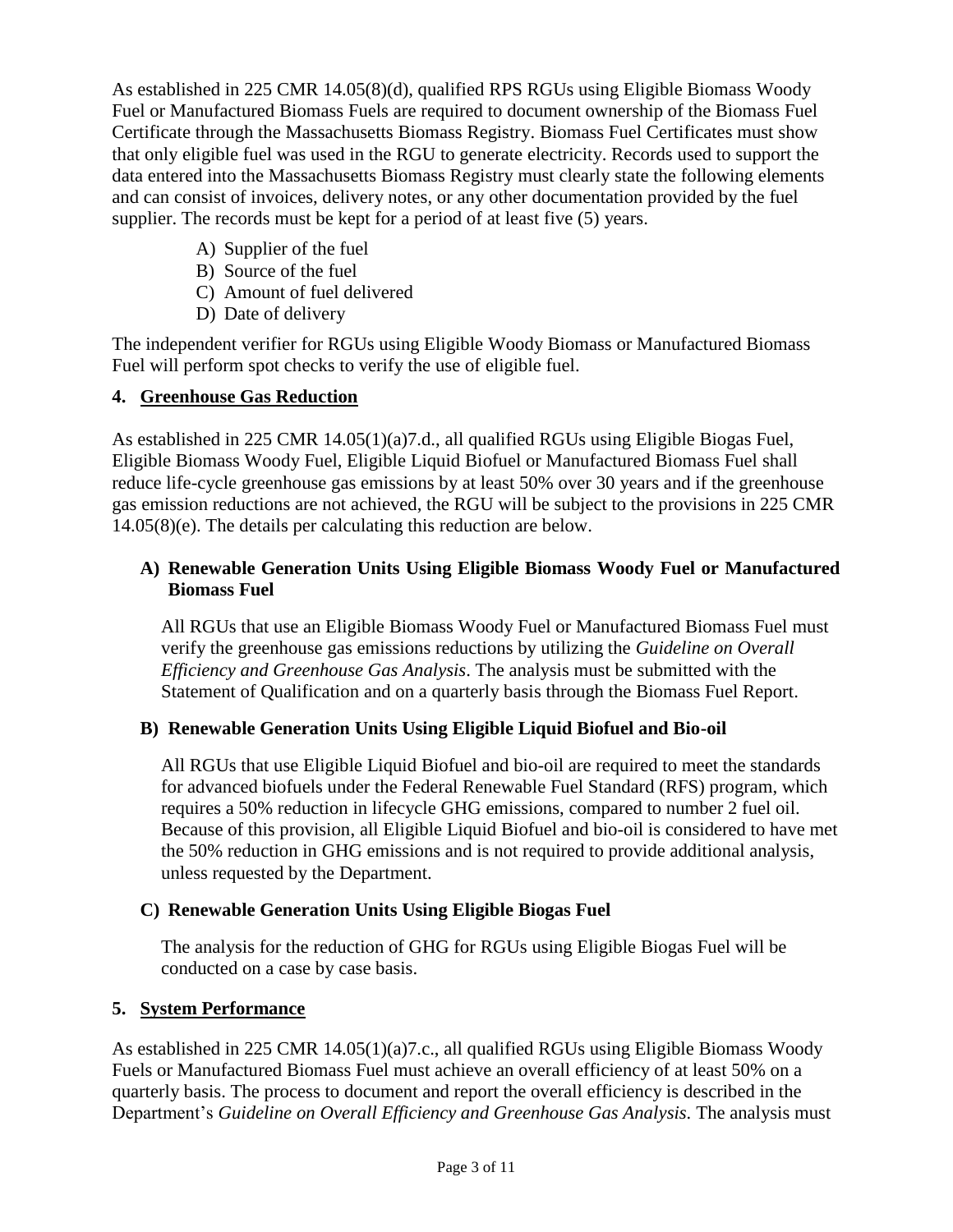be submitted with the Statement of Qualification and on a quarterly basis through the Biomass Fuel Report.

### **6. Low-Emissions**

 $\overline{\phantom{a}}$ 

As established in 225 CMR 14.05(1)(a)7., all qualified RGUs using Eligible Biomass Fuel must meet low emission eligibility criteria. This section of the guideline provides low emissions specifications for RGUs that use a solid fuel, such as Eligible Biomass Woody Fuel, the procedures through which DOER, in consultation with MassDEP, will determine the lowemission criteria for projects that propose to use other fuels or power conversion technologies.

### **A) RPS Emission Limits for Solid-Fueled Steam Boilers**<sup>1</sup>

For the sole purpose of qualifying for the MA RPS, a RGU using a solid fueled steam boiler must not exceed monthly average emission limits for nitrogen oxides (NOx) and particulate matter (PM) that are specified in Table One for Units of three nameplate capacity ranges.<sup>2</sup> It should be noted that these limits may be different, both in magnitude and in averaging period, from the limits specified in the Unit's Valid Air Permit, and that they must be separately reported to DOER on a quarterly basis.<sup>3</sup>

#### **Table One**

| <b>Nameplate</b><br>Capacity | <b>NOx</b> | <b>PM</b>   | <b>Monitoring/Testing</b>                                                              |
|------------------------------|------------|-------------|----------------------------------------------------------------------------------------|
| $< 1$ MW                     | $0.30$ lbs | $0.012$ lbs | Portable monitor for NOx, O2, & $CO4$ Initial stack test                               |
|                              | /MMBtu     | /MMBtu      | for PM, <sup>5</sup> NOx, <sup>6</sup> & CO, <sup>7</sup> and retest every five years. |
| $1-10$ MW                    | $0.15$ lbs | $0.012$ lbs | Portable monitor for NOx, O2, & $CO8$ Initial stack test                               |
|                              | /MMBtu     | /MMBtu      | for PM, NOx, $& CO$ , and retest every three years                                     |

**RPS Monthly Average Emission Limits for Wood-Fired and Other Solid-Fueled Steam Boilers**

<sup>1</sup> It must be noted that biomass-fired boilers may make incidental use of fossil fuels for the purpose of plant start-up. Any non-incidental use of ineligible fuels would require a Co-Firing and Composite Fuel Waiver, as provided in the Regulations at 225 CMR 14.05(3).

<sup>2</sup> DOER has determined in consultation with the DEP that these two pollutants are the two most critical ones for wood-fired boilers. Emissions of other criteria pollutants are adequately addressed in state air permits.

<sup>3</sup> The monitoring and reporting of these emissions, as well as their relation to the RPS qualification of GIS certificates are described in the section titled "Emissions Monitoring, Reporting, and Enforcement," below.

<sup>4</sup> Concentrations of CO, O2, and NOx shall be measured daily with a portable monitor that satisfies 40 CFR 60, Appendix B PS-2. The monitor shall be calibrated before use and the sample shall be taken from a location that satisfies the requirements of 40 CFR 60 Appendix A Methods 1 and 2. At least one sample shall be taken each day the boiler operates. Operation and maintenance of the monitor shall be according to the manufacturer's recommendations. CO is a surrogate limit for complying with the PM emissions limit. If the monthly average CO concentration exceeds 200 ppm @ 3% O2, the boiler will be considered to be in non-compliance with the PM emission limit. Portable monitors will be operated and maintained according to the manufacturers recommendations.

 $5$  Testing for PM shall be conducted in accordance with 40 CFR 60, Appendix A, Test Method 5.

<sup>6</sup> Testing for NOx shall be conducted in accordance with 40 CFR 60, Appendix A, Test Method 7E.

<sup>7</sup> Testing for CO shall be conducted in accordance with 40 CFR 60, Appendix A, Test Method 10.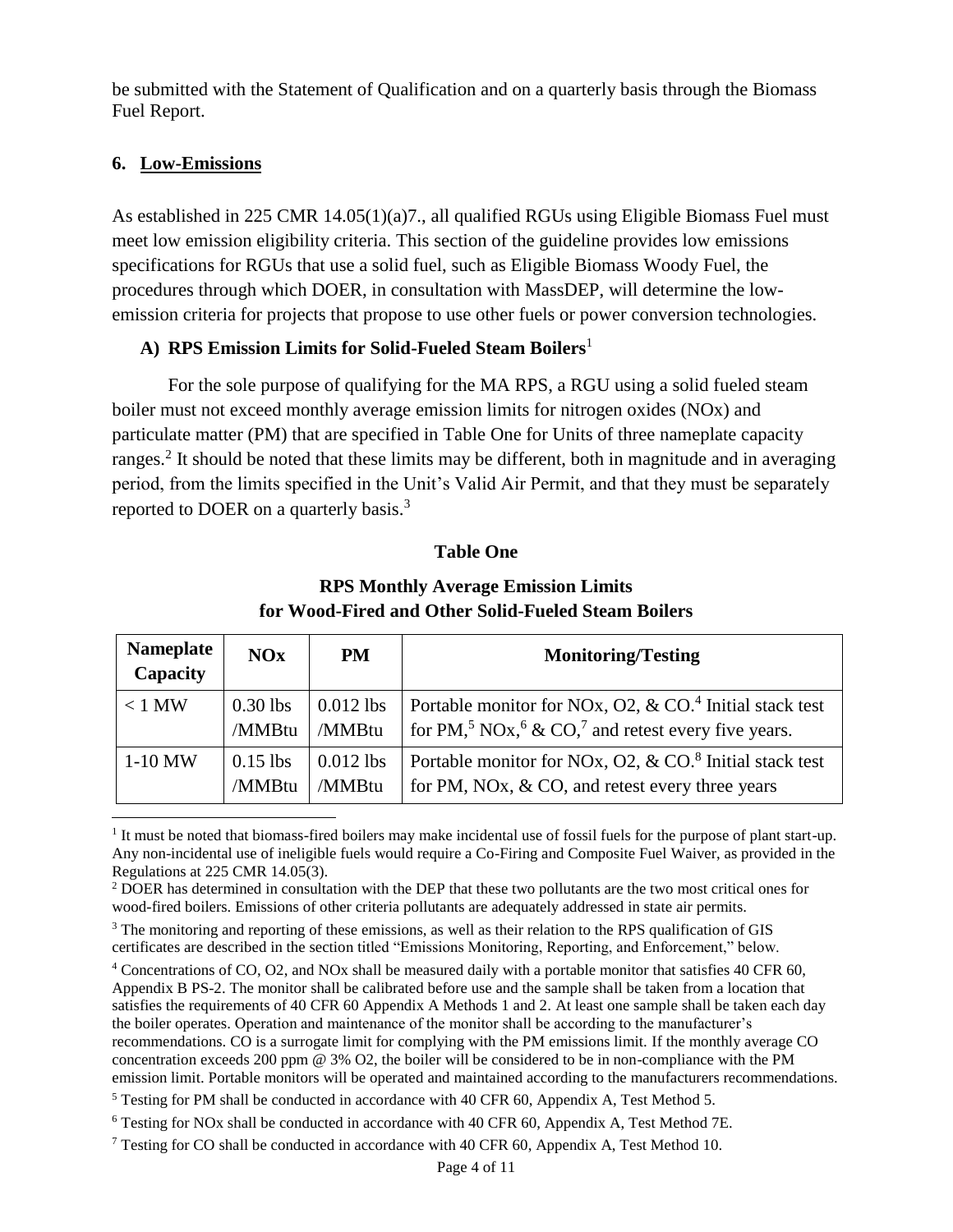| $\vert$ > 10 MW |  | 0.065 lbs   0.012 lbs   CEMS for NOx & CO. <sup>9</sup> Annual stack test for PM. |  |
|-----------------|--|-----------------------------------------------------------------------------------|--|
|                 |  | $\mid$ /MMBtu $\mid$ /MMBtu $\mid$ CO CEMS as surrogate for PM monthly average.   |  |

In the case of a RGU that has multiple boilers, the size ranges and emission limits of Table One apply to a shared smokestack. For example, if a Unit has two boiler/turbine sets of 8 MW each and they share one smokestack, the size range will be ">10 MW." If a Unit has multiple stacks, each serving one or a discrete number of boilers, then the size range and emission limit would apply to each stack separately. It is important to note that, in the case of a Unit with multiple stacks, the weighted average NOx and weighted average PM emissions from all of the stacks in the Unit must be in compliance with the RPS emission limits in order for the electricity output in a given month to qualify as New Renewable Generation and earn MA RPS qualified GIS certificates.<sup>10</sup> However, if a multiple stack Unit has a separate generator account at the NEPOOL GIS for each stack, then the Unit can be subdivided for the purposes of RPS lowemission compliance and GIS certificate qualification.

In the case of a RGU that uses any solid Eligible Biomass Fuel(s) in conjunction with any ineligible fuel(s), whether by co-firing such fuels or by using a composite fuel, these size ranges and emission limits apply to the entire Unit, per the provisions at 225 CMR 14.05(3)(b).

Over time, the emissions limits of Table One will be lowered if it is determined that more stringent limits are commercially available and economically feasible. Any changes in these limits will be announced by DOER through a revised Guideline. To accommodate the timing of the power plant development process, such changes in emissions limits will become effective twenty-four months after they are issued. The limits will apply to all units for which an administratively complete Statement of Qualification Application is received on or after that effective date and until a subsequent revision takes effect.

# **B) Review for Other Fuels and Other Types of Biomass Units**

In the case of any proposed biomass RGU that does *not* use a steam boiler fueled by a solid fuel, such as Eligible Biomass Woody Fuel, DOER will consult with MassDEP by means of an interagency team to determine appropriate emission limits. Examples of such Units include but are not limited to the following:

- Boilers or engines fueled by biodiesel or bio-oil.
- Equipment fueled by biogas that is not the product of anaerobic digestion.
- Bioreactors.

 $\overline{\phantom{a}}$ 

<sup>8</sup> The Continuous Emissions Monitoring System (CEMS) for NOx shall satisfy either 1) 40 CFR 60, Appendix B PS-2 with the QA/QC requirements of 40 CFR 60 Appendix F or 2) 40 CFR 75, except that missing data routines and bias adjustment factors do not need to be applied. The CEMS shall be operated at all times the boiler is operating except periods of CEMS calibration checks, zero span adjustment, and preventive maintenance. Not withstanding such exceptions, in all cases the CEMS must obtain valid data for a minimum of 90% of the hours per month during which the emission unit is operating.

<sup>9</sup> Specifications are the same as in footnote 8.

<sup>&</sup>lt;sup>10</sup> The method for weighting will be specified in a Unit's Statement of Qualification.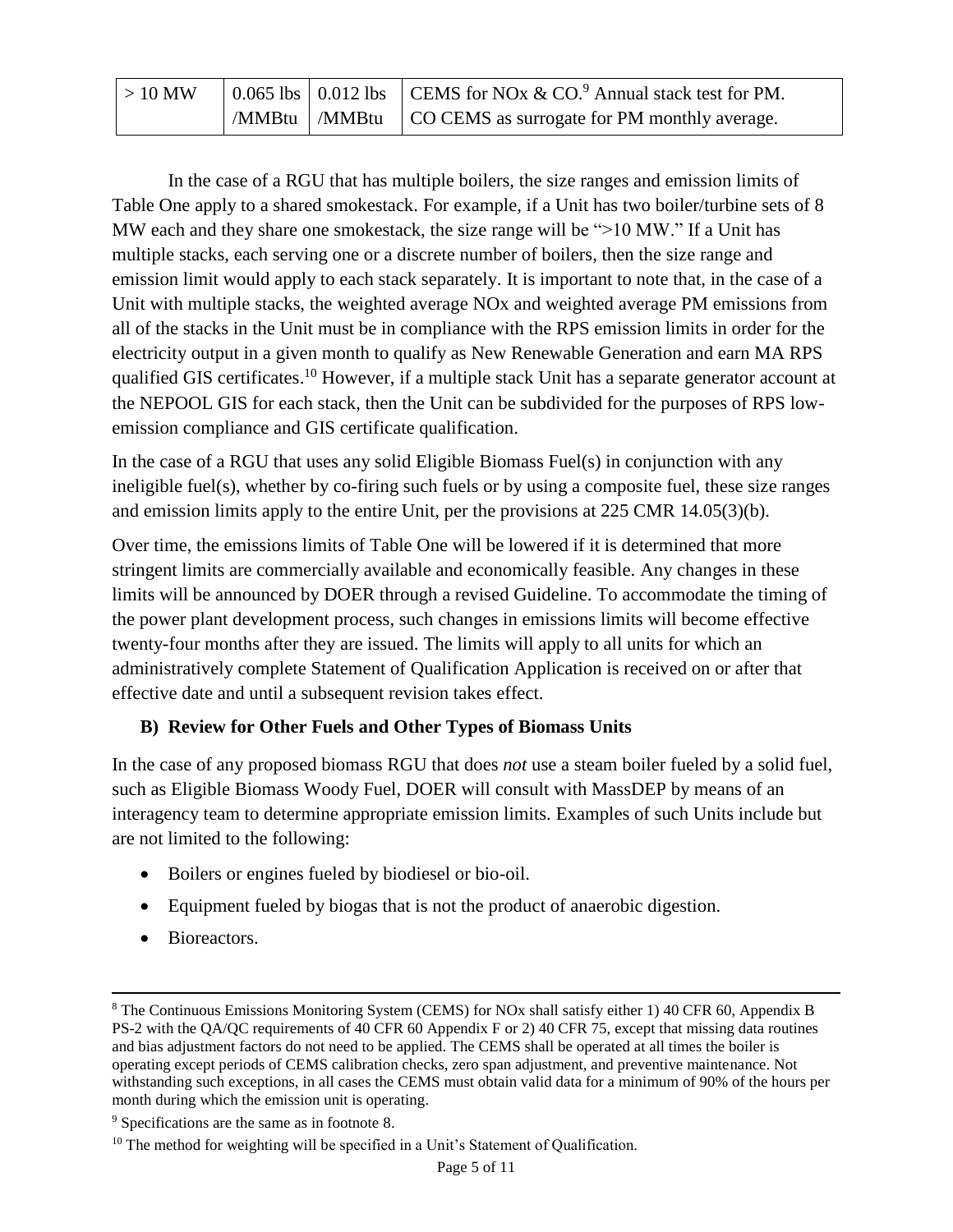The interagency team will meet with project developers to provide them with guidance on applicable emission limits for RPS qualification for non-solid fueled RGU or for RGU that do not use steam boilers. In the case of projects located within Massachusetts, the interagency team will also provide guidance to applicants on MassDEP air quality permitting requirements. The interagency team will provide the following types of services:

- For in-state projects, provide an expedited process for determination of Best Available Control Technology (BACT) and other aspects of MassDEP permitting;
- Review any project if additional guidance is needed regarding the application of already established RPS emission limits;
- Review all projects for whose fuel or technology type the RPS Guidelines do not yet specify emission limits and recommend to DOER limits appropriate for the project.

As a follow-up of the third type of service, the interagency team will determine appropriate emission limits for fuels and technology types not already covered in the RPS Guidelines. MassDEP will also periodically review existing RPS emission limits and recommend to DOER reductions in these emission limits as technology improves. DOER may revise the Guideline as appropriate to incorporate such recommendations.

# **C) State Air Permitting of Biomass Generation Units**

As established in 225 CMR 14.05(1)(a)7.a., all qualified RGUs utilizing Eligible Biomass Fuel, that is required to obtain an air permit in its jurisdiction, must possess a Valid Air Permit. The RPS Regulation at 225 CMR 14.02 defines Valid Air Permit as follows:

Valid Air Permit. Within the United States, a current and effective authorization, license, certificate, or like approval to construct and/or operate a source of air pollution, issued or required by the regulatory agency designated in the applicable State Implementation Plan to issue permits under the Clean Air Act, 42 U.S.C. §§ 7401, et seq., as amended. In jurisdictions outside of the United States, it shall be a document demonstrating an equivalent authorization.

The pollutants covered and the emission standards in such permits may differ from the RPS emission limits. The MA RPS low-emission criteria pertain only to the RPS qualification of the RGU and of the conditions governing the RPS qualification of its electricity output. They in no way replace the air emission obligations required by the regulatory agency that has jurisdiction where an RPS-qualified RGU is located.

For RGUs located in Massachusetts, MassDEP has established a set of emissions limits that it suggests as the starting point for BACT for solid fuel boilers within given size ranges. MassDEP will post those limits as guidance at its own website and may revise or supplement them from time to time.<sup>11</sup> MassDEP will determine the effective dates of any changes that it makes in its BACT guidelines and procedures.

For RGUs *not* located in Massachusetts, applicants must provide proof of receipt of a Valid Air Permit from the applicable regulatory agency or proof that a Valid Air Permit is not

 $\overline{a}$ 

 $11$  The DEP website is at [http://www.mass.gov/dep/.](http://www.mass.gov/dep/)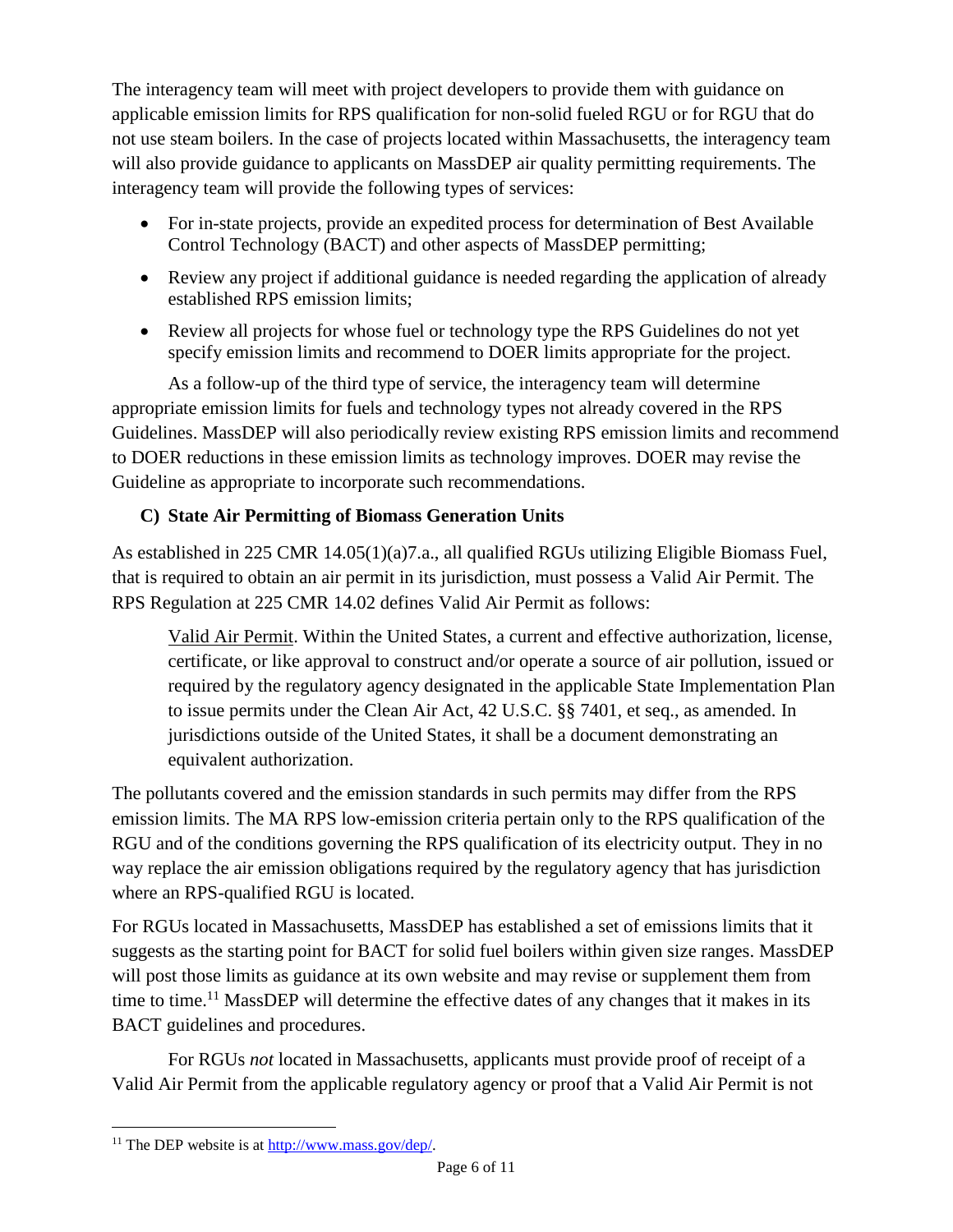required. If such Valid Air Permit has not yet been obtained by the applicant and provided to DOER by the time the Statement of Qualification Application review has been successfully completed, DOER may, in its sole discretion, issue a Statement of Qualification in which providing DOER with a copy of its Valid Air Permit is a condition of the RPS qualification.

# **D) Low Emission Criteria for Units That Do Not Require Valid Air Permits**<sup>12</sup>

If a biomass-fueled RGU located outside Massachusetts does not require a preconstruction air permit, and if the fuel, technology type, and size of the RGU are such that the RGU would, if located in Massachusetts, require an air plan approval or some other form of Valid Air Permit, then the following criteria shall apply *solely* for MA RPS qualification:

- If the RGU uses a solid-fueled steam boiler, then the emission limits of Table One. above, will apply, along with the monitoring, reporting, and enforcement conditions described above.
- If the RGU is of a type, fuel, and size that it would, if located in Massachusetts be governed by MassDEP's Engine and Combustion Turbine Regulation at 310 CMR 7.00 et seq. and 310 CMR 70.00, then the fuel and emission limit provisions of those regulations would apply.
- All other Units that are of a fuel and size that would necessitate, if located in Massachusetts, a Valid Air Permit, but that would neither use a solid-fueled steam boiler nor be governed by MassDEP's Engine and Combustion Turbine Regulation, shall be evaluated as to air emissions by the interagency team procedure described above.

If a RGU does not require an air permit because its size is *below the threshold* for regulations that would otherwise apply in either its own jurisdiction or in Massachusetts, then DOER will undertake a case-by-case review and may consult with MassDEP.

# **E) Emissions Monitoring<sup>13</sup>**

For any solid-fueled RGU with a smokestack serving one or more steam boilers and generation equipment whose total nameplate capacities are greater than 10 MW, NOx emissions shall be monitored with a Continuous Emissions Monitoring System (CEMS) that satisfies either 40 CFR 60 Appendix B PS-2 (with the QA/QC requirements of 40 CFR 60 Appendix F) or 40 CFR 75, except that missing data routines and bias adjustment factors do not need to be applied. The NOx CEMS shall be operated at all times that the boiler is operating except during periods of CEMS calibration checks, zero span adjustment, and preventive maintenance. Notwithstanding such exceptions, in all cases the CEMS must provide valid data for a minimum of 90% of the hours per month during which the Unit is operating. A CO CEMS also shall be used, and average monthly CO concentration will provide a surrogate limit for PM. If the combined monthly average CO concentration from all of the stacks in the Unit exceeds 200 ppm @ 3% O2, the Unit shall be considered to be in non-compliance with the PM emission limit. In addition, an annual stack test shall be required for PM.

 $\overline{a}$ 

<sup>12</sup> See 225 CMR 14.05(1)(a)6.e.

<sup>&</sup>lt;sup>13</sup> To the extent deemed necessary, additional protocols and procedures beyond those described in this section will be included in a Unit's Statement of Qualification and may be incorporated in subsequent revision of this Guideline.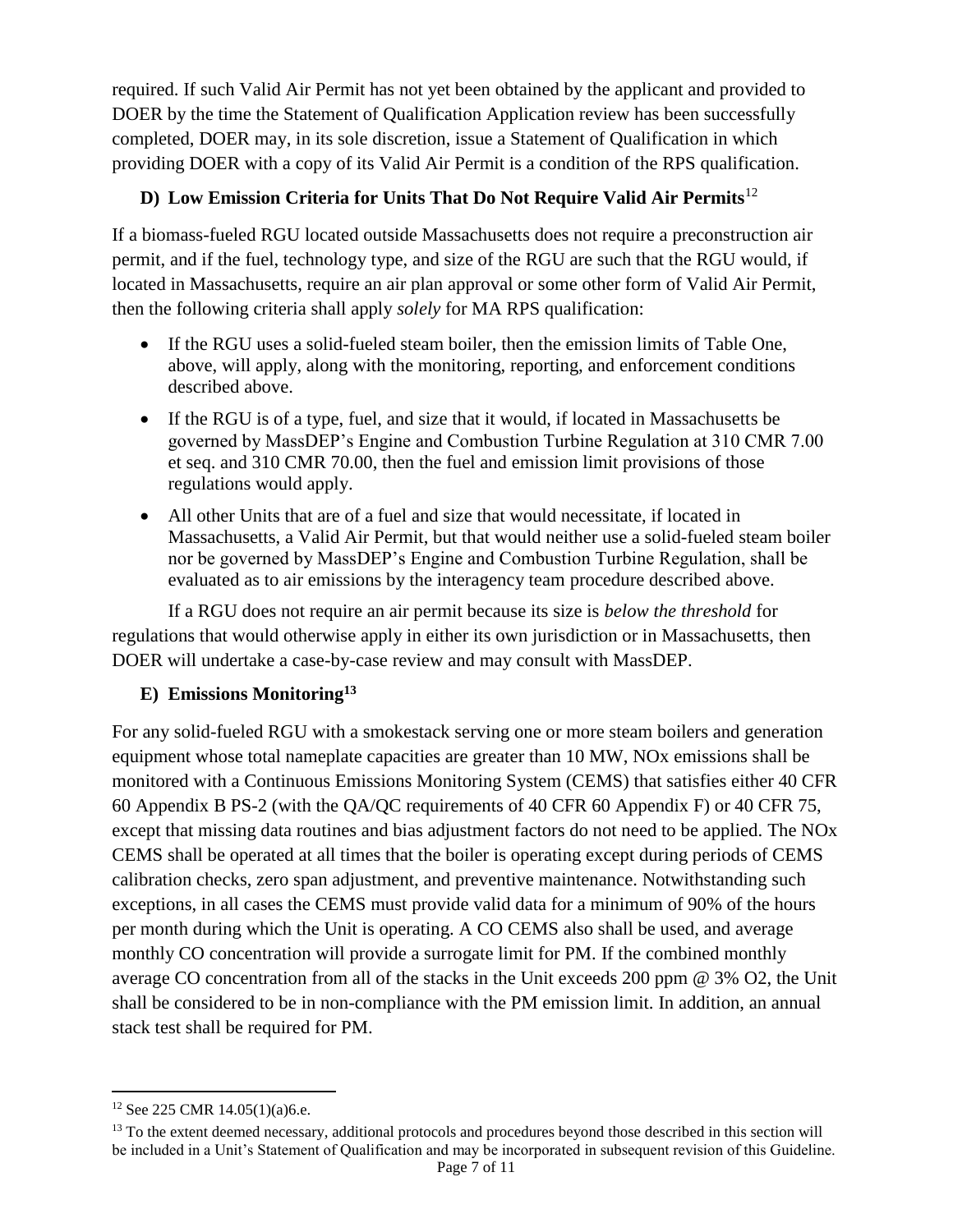For any solid-fueled RGU with a smokestack serving one or more steam boilers and generation equipment whose total nameplate capacities are below 10 MW, concentrations of NOx, CO, and O2 shall be measured daily with a portable monitor. The portable monitor shall satisfy 40 CFR 60, Appendix B PS-2. The monitor shall be calibrated before use, and the sample shall be taken from a location that satisfies the requirements of 40 CFR 60 Appendix A Methods 1 and 2. At least one sample shall be taken each day the boiler operates. Operation and maintenance of the monitor shall be according to the manufacturer's recommendations. The monthly average CO concentration will provide a surrogate limit for complying with the PM emissions limit. If the combined monthly average CO concentration from all of the stacks in the RGU exceeds 200 ppm @ 3% O2, the RGU shall be considered to be in non-compliance with the PM emission limit.

For a RGU below one MW nameplate capacity, an initial stack test shall be performed for PM, NOx, and CO, with a retest every five years. For a RGU with a nameplate capacity of one through 10 MW, an initial stack test shall be performed for PM, NOx, and CO, with a retest every three years.

# **7. Statement of Qualification**

All RGU utilizing Eligible Biomass Woody Fuel and Manufactured Biomass Fuel must submit the following materials with Statement of Qualification Application.

- A Fuel Supply Plan that includes the source, type and quantity of fuel to be used. If the system is blending fuels, the RGU must specify each and every fuel that it intends to use, in what relative proportions either in co-firing or in a Blended Fuel, and with what individual input heat values. Such plan shall include the procedures by which the Renewable Generation Unit will document to the satisfaction of the Department its compliance with the plan.
- Analysis on overall efficiency and greenhouse gas reductions, as described in the *Guideline on Overall Efficiency and Greenhouse Gas Analysis*.

DOER may require additional materials be submitted.

# **8. Reporting**

# **A) Biomass Fuel Report**

As established in 225 CMR 14.05(8)(c), all qualified RGUs utilizing Eligible Biomass Woody Fuel or Manufactured Biomass Fuel are required to provide on a quarterly basis the Biomass Fuel Report. The Biomass Fuel Report must be completed, signed, and submitted to the Department of Energy Resources no later than thirty (30) days after the end of each Quarter. Each Report specifies the fuel supply for the normal operation of the Unit during a calendar quarter, greenhouse gas emission reductions and overall efficiency. For this purpose and to be consistent with the Biomass Registry, the Report is to be based on fuel delivered to the Unit during the calendar quarter.

Generation Unit reporting to the NEPOOL Generation Information System (NEPOOL GIS) shall continue unchanged. Upon receipt and review of the Biomass Fuel Report, the Department will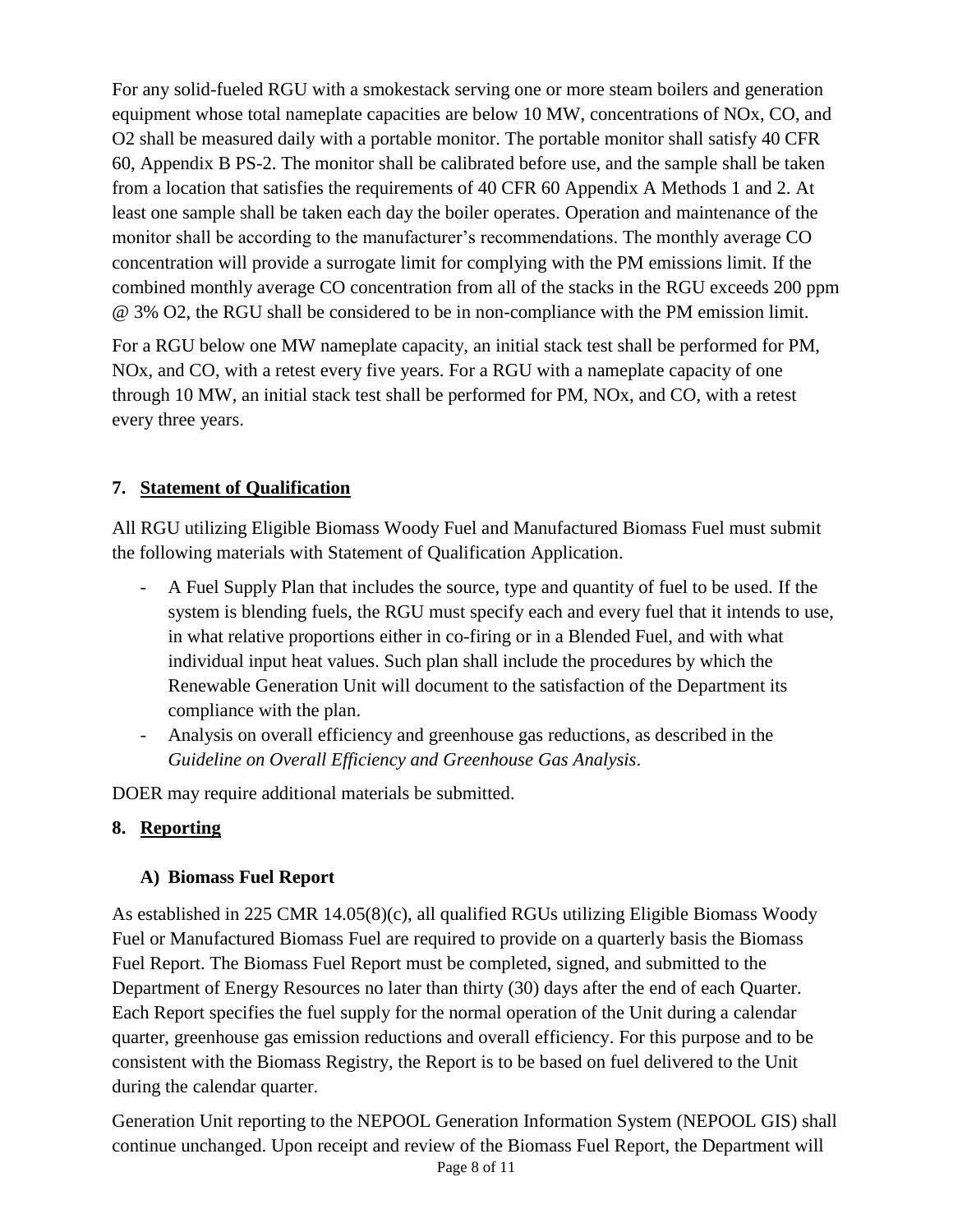report to the NEPOOL GIS the percentage of the wood-fueled electrical energy output of the RGU that is qualified as Massachusetts RPS Class I Renewable Generation during the quarter. The NEPOOL GIS will multiply the MWh of metered/reported generation attributable to wood (and, if applicable, in excess of the Unit's Historic Generation Rate) by this percentage to mint the appropriate quantity of Massachusetts Class I Renewable Energy Certificates (RECs) for the quarter.

As a result of this procedure, the MWh of Class I RECs each quarter would be calculated thus:

MWh of reported biomass/wood-attributed generation  $*$  [A + B] / C, where

- $A = Total$  tons of biomass delivered to the Unit that were Certified Residues
- $B = Total$  tons of biomass delivered to the Unit that were Certified Thinnings
- $C = \text{Total tons of biomass delivered to the Unit}$

The Biomass Fuel Report must be signed by either (a) the Authorized Representative of the Owner or Operator of the Generation Unit (the person who signed the original Statement of Qualification Application or his/her successor in office) or (b) a person to whom responsibility for fuel reporting has been delegated by the Authorized Representative. If delegated, then the Report must be accompanied by a statement of delegation signed by the Authorized Representative.

The completed, signed Biomass Fuel Report must be sent electronically to [DOER.RPS@mass.gov.](mailto:DOER.RPS@mass.gov) Include in the Subject line: RPS Quarterly Biomass Fuel Report - [*Generation Unit Name*].

### **B) Low Emissions Report**

The Owner, Operator or Authorized Agent of a RGU utilizing solid Eligible Biomass Fuel, such as Eligible Biomass Woody Fuel, shall submit to DOER, with a copy to MassDEP (*and* to its own regulatory agency, if not located in Massachusetts), the following reports and other documentation per the timetable noted or immediately upon their availability:

- MA RPS Quarterly Low-Emission Report scheduled as specified in Table Two. Each such report shall include a cover letter that states what is attached, summarizes the emission and compliance information derived from the Unit's CEMS and/or portable monitors (including the monthly average for each stack and the average for all stacks), and the certification required in the RPS Regulation at 225 CMR 14.10 (1). The certification shall be stated to cover both the information in the cover letter and in the electronic documentation. The date and *summary* result of the most recent, RPS-required stack test shall be included with each quarterly report. The cover letter shall be sent to DOER and MassDEP, and documentation for the information summarized in the cover letter shall be provided *only* on a compact disk sent to DOER and MassDEP, except for stack test data, which shall be provided as described below.
- Whenever a new, RPS-required stack test occurs and is reported to the Unit's own regulatory agency, a copy to DOER and MassDEP of a *summary* of the results. In the case of a stack test conducted to satisfy only the requirements of MA RPS and not those of the Unit's own regulatory agency, the entire report specified in the Unit's Statement of Qualification must be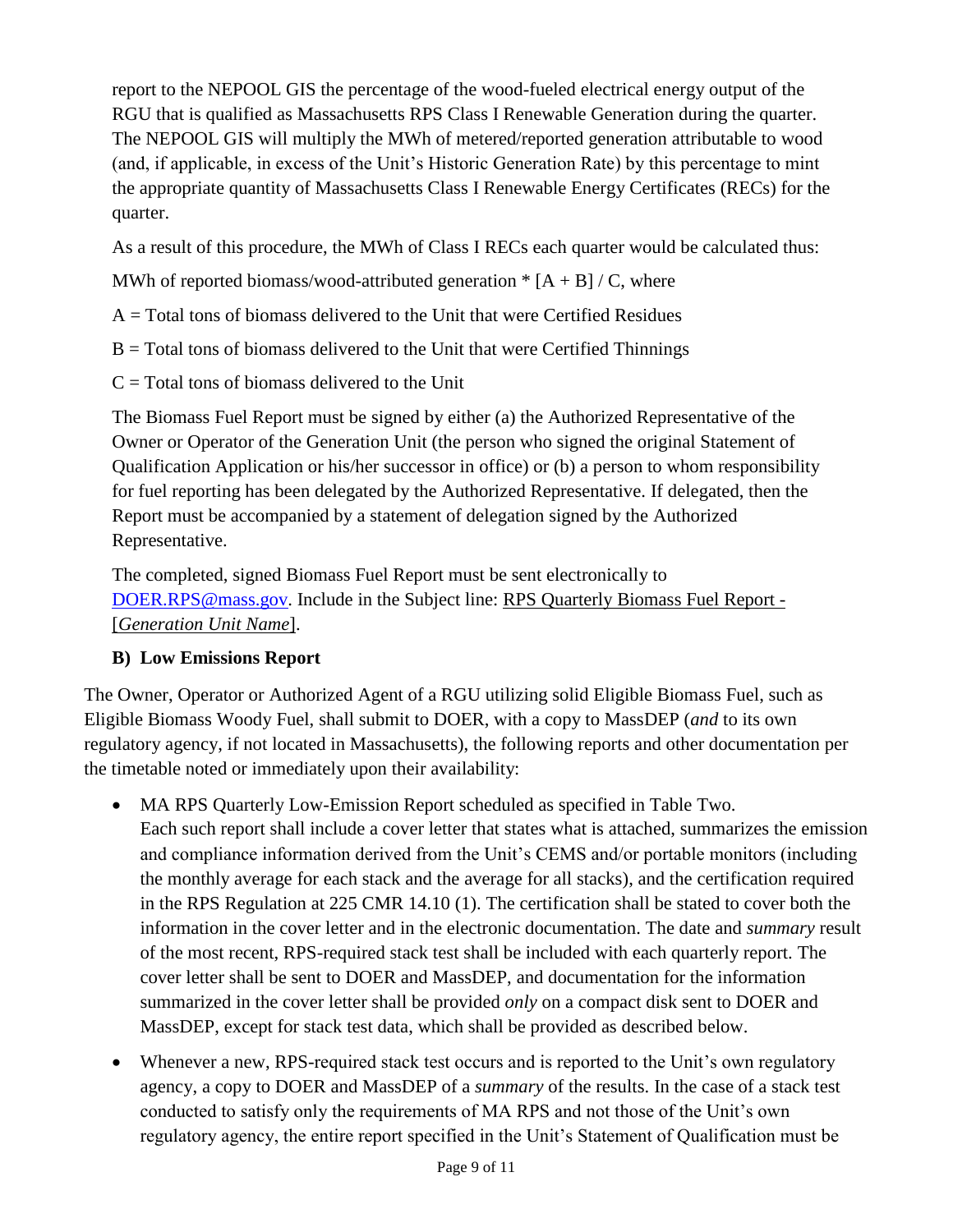sent to DOER and MassDEP on a compact disk along with a summary. A summary of that report shall be sent as hard copy to both DOER and MassDEP and must include the certification required in the RPS Regulation at 225 CMR 14.10 (1). The certification shall be stated to cover both the information in the cover letter and in the electronic documentation. The date and results of each such stack test (but not documentation previously submitted) also shall be included in each MA RPS Quarterly Low-Emission Report until superseded by the results of a later stack test.

• Notification to DOER of any enforcement action by the applicable environmental agency, as required in the RPS Regulation at 225 CMR 14.06 (5), since such action may affect the RPS qualification of the Unit.

| Quarter | <b>Months Reported</b> | <b>Report Due</b><br>to DOER |
|---------|------------------------|------------------------------|
|         | Jan, Feb, Mar          | April 30                     |
|         | Apr, May, Jun          | July 30                      |
|         | Jul, Aug, Sep          | October 31                   |
|         | Oct, Nov, Dec          | January 31                   |

#### **Table Two**

### **Schedule for MA RPS Quarterly Low-Emission Reports**

For any calendar month during which the reported monthly average emissions level for NOx or PM exceeds its RPS emissions  $\text{limit}^{14}$  or is found to be in non-compliance with any provisions of its Statement of Qualification, the Unit's Owner, Operator, or authorized agent will be in non-compliance with the requirements of 225 CMR 14.00 and shall be subject to the provisions of 225 CMR 14.12. In addition, DOER will take appropriate action through the NEPOOL GIS to assure that the electricity output of the Generation Unit will not have MA RPS New Renewable Generation Attributes and, thereby, will not receive MA RPS-qualified GIS Certificates.

For any calendar month during which a required, periodic PM stack test of the Unit reveals exceedance of the RPS PM emission limit, the Unit's Owner, Operator, or authorized agent will be in noncompliance with the requirements of 225 CMR 14.00 and shall be subject to the provisions of 225 CMR 14.12. In addition, DOER will take appropriate action through the NEPOOL GIS to assure that the electricity output of the Generation Unit will not have MA RPS New Renewable Generation Attributes and, thereby, will not receive MA RPS-qualified GIS Certificates. RPS qualification of the output from

 $\overline{\phantom{a}}$ 

<sup>&</sup>lt;sup>14</sup> In the case of PM, this would apply in the case of an exceedance of the surrogate CO limit.